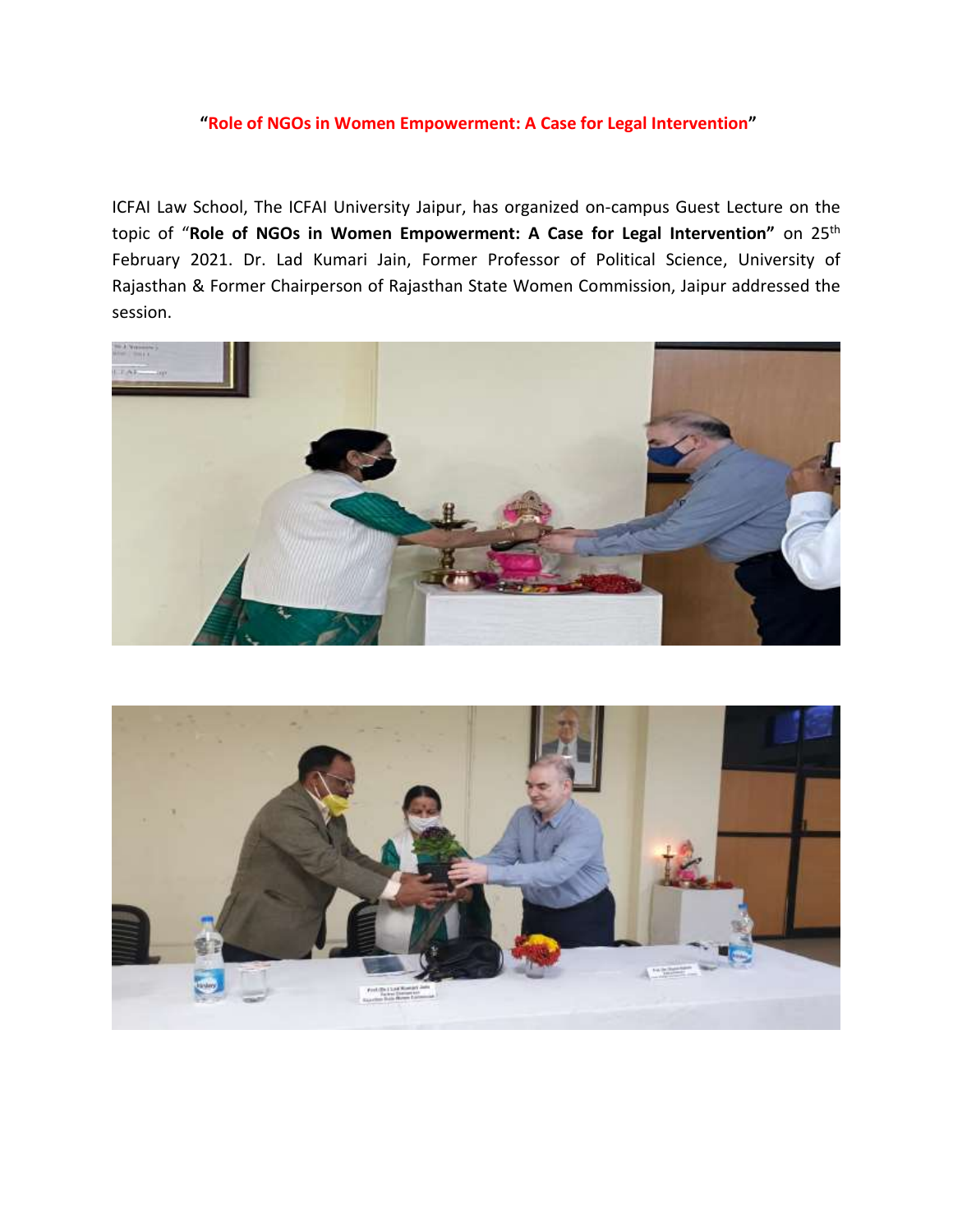

The speaker discussed the role of National & International Instruments, legislation and the Supreme Court for protection of Women's Rights. The speaker highlighted the difficulties and lacunas in women centric legislations and enforcements of their rights in the court of law. The speaker comprehended the mentality of society towards women, patriarchy and social evils such as female foeticide, child marriages, pay disparity and other discriminatory practices.

She highlighted the contribution of NGOs in uplifting the status of women by sharing her own experience in eliminating Sati Practice, counseling for Gender Sensitization & framing of laws. She concluded the session by appealing to students to be the face of change in empowering women by welcoming girl child, recognizing women's contribution in every field and respecting every woman.